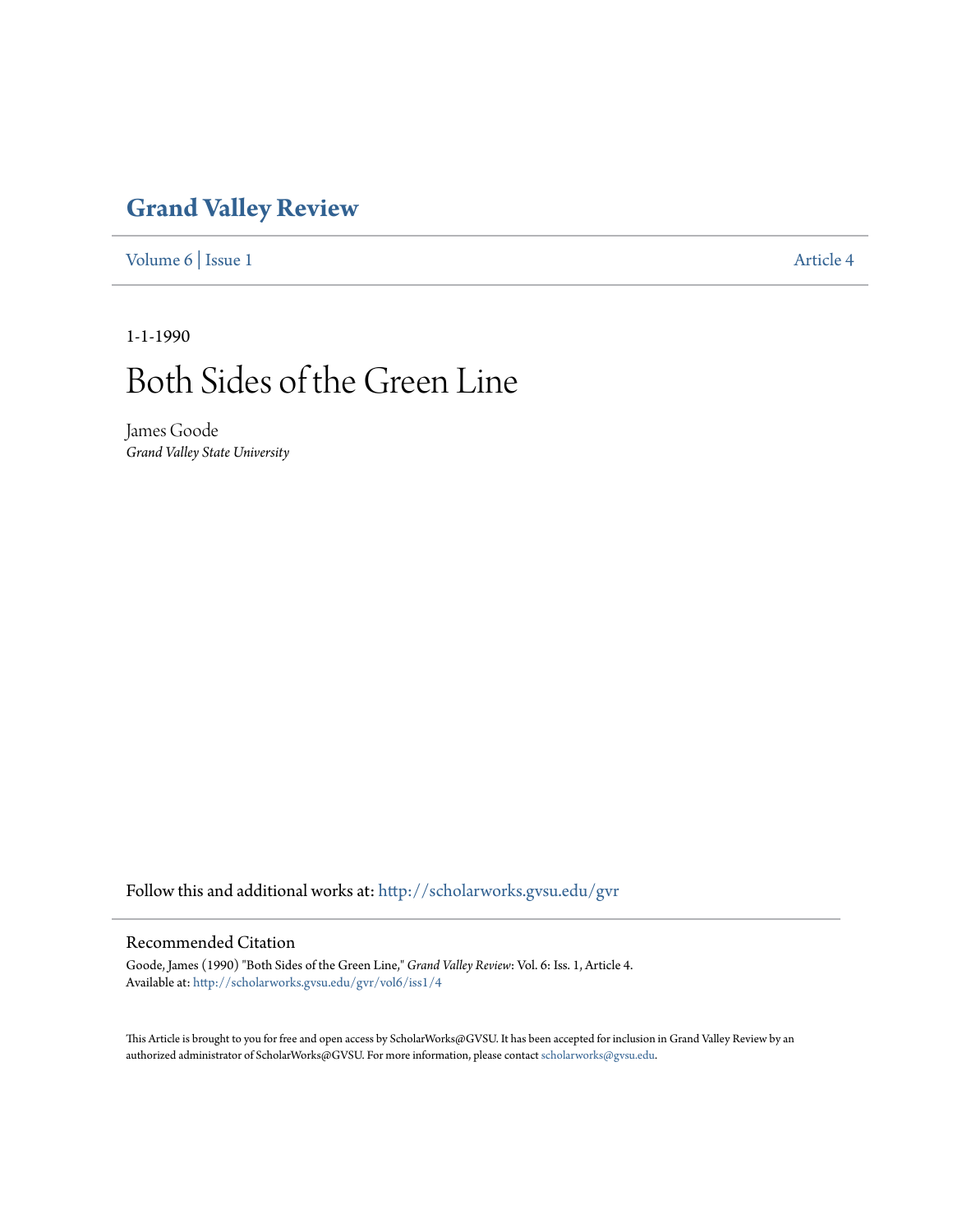# **Both Sides of the Green Line**

# JAMES GOODE

#### **July** 29, **1990**

Orientation at a small, cozy hotel in Foggy Bottom, not far from the State Department. Fourteen academics from around the country, all with some experience in the Middle East, make up our group. In preparation for our study tour to Israel and the Occupied Territories, U.S. officials, Palestinian and Israeli representatives present a series of excellent briefings. A former adviser to Henry Kissinger, now a private consultant, reports that the United States has neglected and abused Jordan because of its close ties to Iraq. King Hussein is "turning back to his people." Anti-Americanism in Amman is more blatant than ever before. The United States does not have a Middle East policy but rather a domestic American policy about the Middle East, with little concern for people in the region.

A Palestinian professor reports that the number of deaths (1,000) of his people during the Intifada, which began in November, 1987, is comparable to twice the number of American deaths in ten years of war in Vietnam.

An Israeli journalist explains that the Israeli public is fed up with the Intifada and gives it little attention, because it is disturbing to them in a moral sense and they focus instead on the Soviet Jewish immigrants.

Over coffee one of our group tells us of an in-flight meeting with an old friend, who is running for Congress as a liberal Democrat. After A1 revealed his destination and purpose, the would-be congressman explained that he was meeting with members of the "Israeli" lobby whom he hoped would lend him their financial support.

At dinner two colleagues question whether or not Palestinians deserve a nation because of their chronic disunity prior to the uprising. This triggers debate, but no consensus.

#### **July 30**

More briefings. Reaching saturation point by midday. Several speakers declare that history is useless in the present situation because **it** inflames passions. [We hear this again and again in the ensuing days.] A Palestinian speaks of women in the Intifada.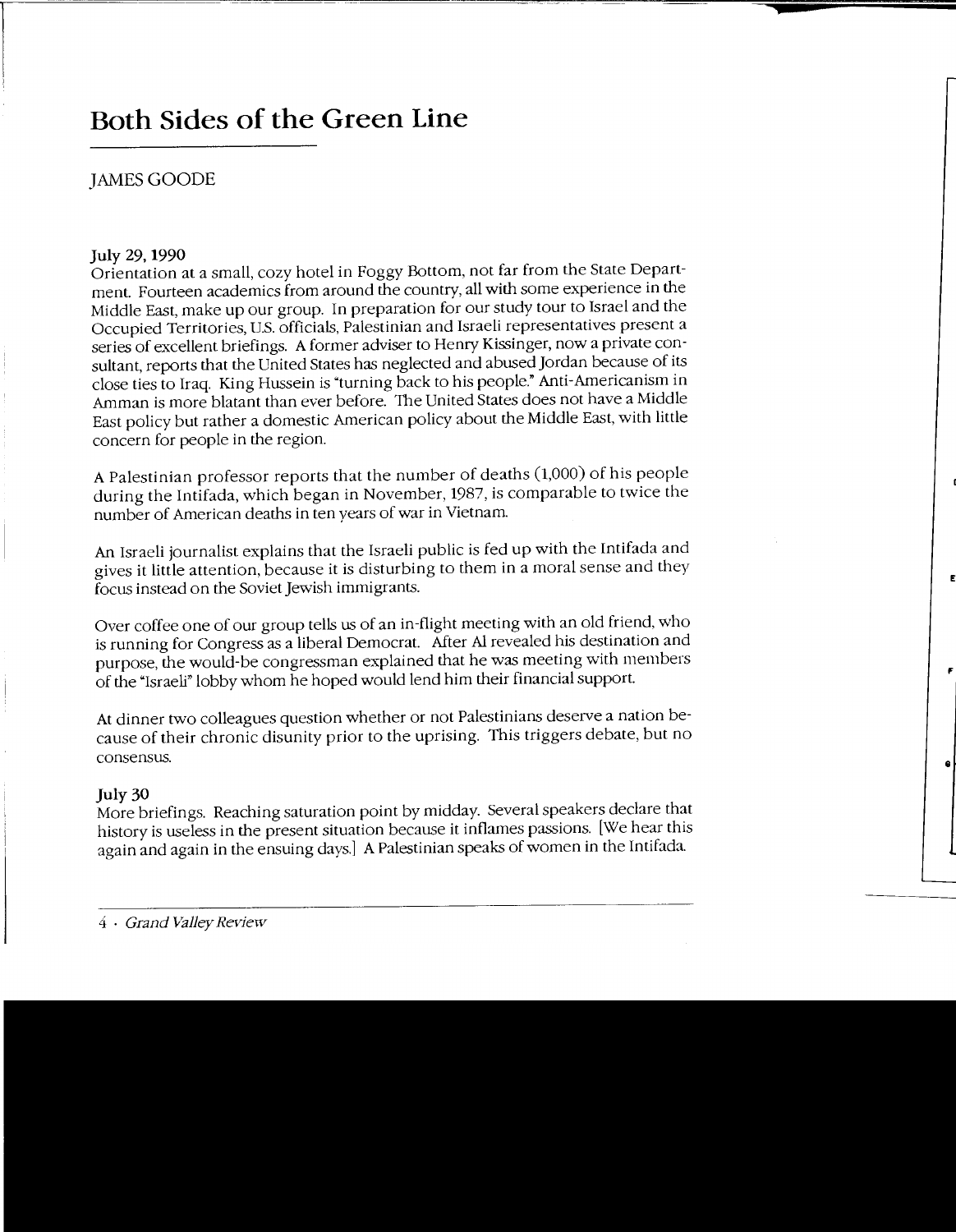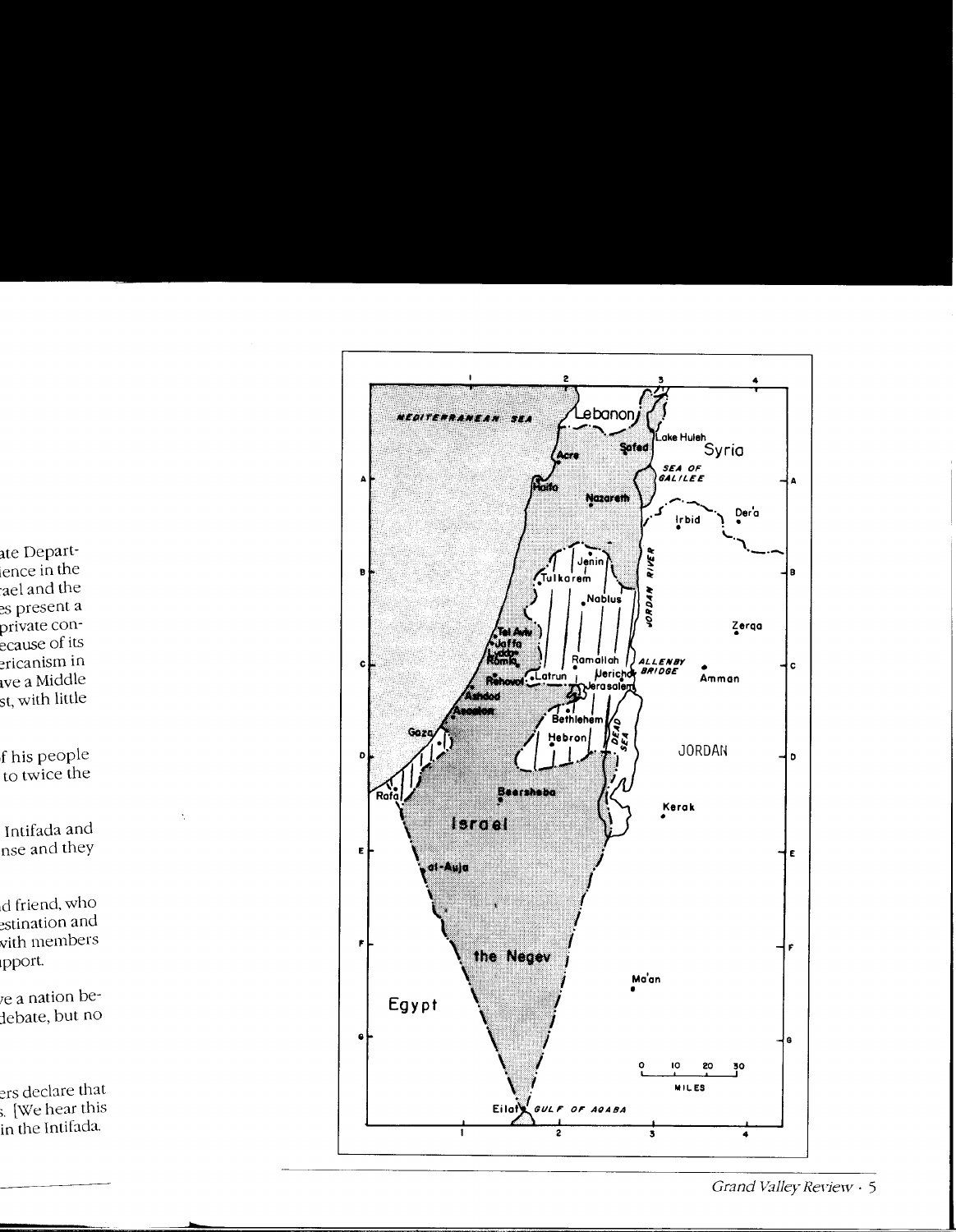She argues that sacrifice, not fulfillment, is the key to women's liberation in the West Bank. American feminism is too ethnocentric, she adds, and must change its attitudes toward women of the Third World. At the end of the two days, I am reminded of the fable of the six blind men and the elephant, for our speakers have presented differing, sometimes conflicting, views on the Intifada\_

## **July 31**

Departed New York City at midnight on Royal]ordanian Airlines. I awake about two hours out of Amman with the faint scent of rosewater in the air. Every seat on the jumbo jet is taken. Of the Arab women passengers only half wear traditional dress, the rest Western dresses. The plane lands on time and we move quickly through customs. In the arrival lounge, some women send up joyous ululations upon the appearance of a bearded Arab elder in traditional garb; their menfolk respectfully kiss his hand. Outside a young Jordanian, hurrying along with friends, drops his parcel; it shatters, and for a moment the desert air is redolent of fine scotch.

Our modern hotel perches atop one of Amman's many hills. The tour escort, Professor Lou Cantori, who has just returned from Baghdad via Egypt escorting another group, is there to greet us. \'Ve first met in Cairo in 1987 and he seems to have lost none of his love for the Middle East. After a delicious buffet of Arab dishes, grilled lamb, rice, piquant vegetable stews, we assemble with two other groups-Protestant ministers and university geographers-who are also crossing the Jordan River in the next few days. Touring the Occupied Territories appears to be a thriving trade.

A Palestinian neurosurgeon, who works at Makassad hospital in East Jerusalem. tells of the lamentable health situation in the Occupied Territories, too few hospitals and medical personnel, too little finance from the Israeli government. The Intifada's casualties have put impossible strains on medical services. He explains that "rubber" bullets are actually metal, coated with a thin layer of rubber and that along with the \*plastic" variety-an amalgam of metals-they can be lethal if used at less than fifty meters. \'Ve examine a collection of shrapnel removed from patients and view slides of the wounded. He criticizes the United States for shipping so much tear gas to Israel.

Later, Lou informs us that violence is increasing in the West Bank with the whole region slipping into militancy. He has this on the authority of well-informed friends in Cairo. "Let's not kid ourselves," he adds. "We're going into a war zone." Hyperbole? We can soon judge for ourselves.

### August **1**

Early morning finds us at the Jordanian foreign ministry. We wait for the director seated around a U-shaped table with the youngish-looking monarch peering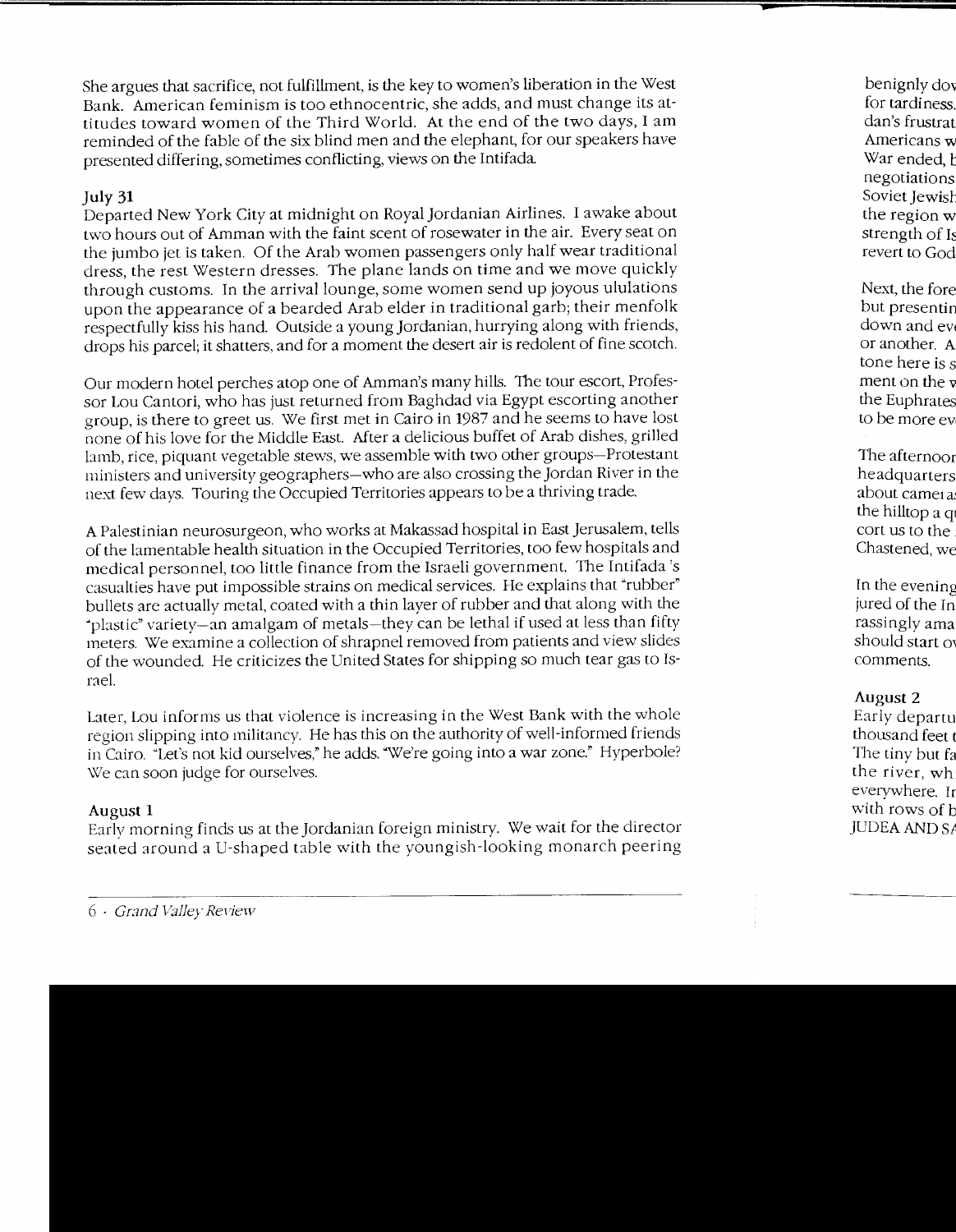benignly down on us from a faded portrait. Mr. Bilbeisi arrives with many apologies for tardiness. Tea and coffee are served to all as is the custom. Our host reveals Jordan's frustration with Israel and the United States. His government thought that the Americans would press harder for a settlement with the Palestinians once the Cold War ended, but it has not. The United States kept Jordan in the dark concerning its negotiations with the Palestine Liberation Organization. Jordan does not oppose Soviet Jewish immigration to Israel but knows that limited economic resources in the region will lead to shortchanging the Palestinians. Regarding the increasing strength of Islamic parties in the region, he remarks, "When people lose faith they revert to God."

Next, the foreign ministry's department of Palestinian affairs only a few blocks away, but presenting a strikingly different atmosphere. The small building appears rundown and every room is crowded with Palestinians seeking one kind of assistance or another. A television crew waits to record our meeting for the evening news. The tone here is shriller. Dr. Ahmad Qatanani informs us that the Israelis have a statement on the wall of the Knesset proclaiming that their land extends from the Nile to the Euphrates. Later, he softens, explaining that Jordan only wants the United States to be more evenhanded, not pro-Arab and anti-Israeli.

The afternoon is free for a walk to the main bazaar. En route we espy the imposing headquarters of Jordan's general intelligence agency. We have been cautioned about cameras but two of our group cannot resist taking shots of the complex from the hilltop a quarter mile away. Suddenly, soldiers appear as if from nowhere and escort us to the main gate. Guards open the offending cameras and remove the film. Chastened, we depart. Traveling in groups, I remember. can be troublesome.

In the evening our doctor friend returns to show a locally produced video on the injured of the Intifada. How would it play in the United States? The product is embarrassingly amateurish. Politely, we suggest changes, which altogether indicate he should start over. If he is discouraged he hides it well, thanking us warmly for our comments.

#### August 2

Early departure for Jerusalem. Lovely, rugged country as we descend the few thousand feet to the Jordan River valley \Vhere banana plantations line the roadsides. The tiny but famous Allenby Bridge does not live up to my expectations. Nor does the river, which is only twelve feet wide here. Nevertheless, guards patrol everywhere. In the distance I sight an Israeli post situated on a barren hilltop ringed with rows of barbed wire. A sign announcing THE CIVIL ADMINISTRATION OF JUDEA AND SAMARIA welcomes us to the West Bank.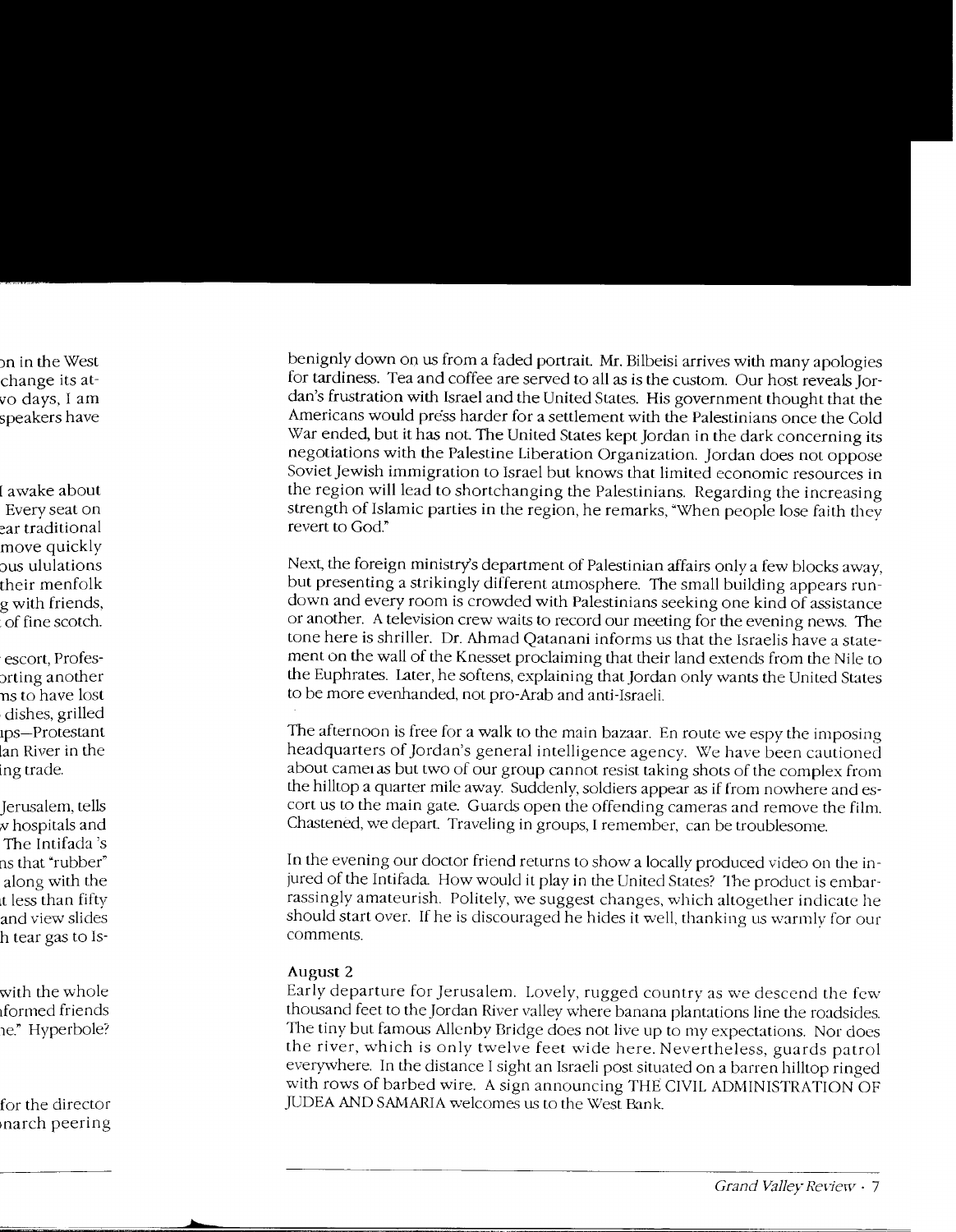Israeli border guards surround our bus, their machine guns hanging carelessly from shoulder straps as they inspect around and under the vehicle. What contrast between the Jordanian soldiers we have just left and the Israelis who are now checking our passports. These new warriors are so clearly\Vesterners; their rapid, crisp movements, their intensity of purpose, give them away. How long I wonder until they blend into the land? How must our Jordanian bus driver feel when he comes within the Israeli dominion? I watch him carefully but he betrays nothing.

The one-hour drive through the biblical wilderness reveals little change since my last visit in 1969, but as we near Jerusalem, we encounter the first Israeli settlements. They sit on hilltops, staring down menacingly at passers-by on the road below. From the valley floor one can see they have been built for defense. Like American stockades of old, outside windows are mere slits and upper floors protrude over lower levels. The largest of all, Ma'ale Adumim (population 10,000), extends down to the road, and settler children frolic in a large swimming pool in seeming defiance of the arid landscape.

Jerusalem, "City of Peace." West Jerusalem is largely Jewish, East Jerusalem is approximately 55 percent Palestinian, but this changes almost daily as Jews arrive to take up residence. Israel has annexed the eastern half of the city, which it won from Jordan in 1967, but the world has yet to recognize this annexation. A tour of the old walled city reveals few obvious signs of the Intifada except for closed shops and splashes of black paint on walls where Israeli army patrols have ordered locals to cover graffiti, which proclaim, "Long Live Palestine!" "Long Live Fatah!" "Arafat Is Our Leader!" We notice the forbidden green, black and red Palestinian flag painted over several doorways along the Way of the Cross.

In the evening we learn of changes to our schedule necessitated by the designation of two days in the coming week as strike days. These are in addition to the half-day strikes that close Palestinian shops every day at one o'clock. On these two days we cannot move safely within the Occupied Territories, so we will spend them across the green line in Israel.

#### August 3

Visit to West Bank kibbutz, Kfar Etzion, scene of a determined Jewish defense in 1948. After viewing a remarkably effective video, detailing the final days of the defenders, the screen rises slowly to reveal the bunker where the last defense took place. A wisp of smoke rises lazily from below. I recall the inexperienced, but sincere, attempt of the doctor in Amman. Outside, acres of neatly manicured lawns and flower beds announce the presence of Europeans in this thirsty land.

Later, we visit Efrat, a new settlement, inhabited largely by Jews from English-speak-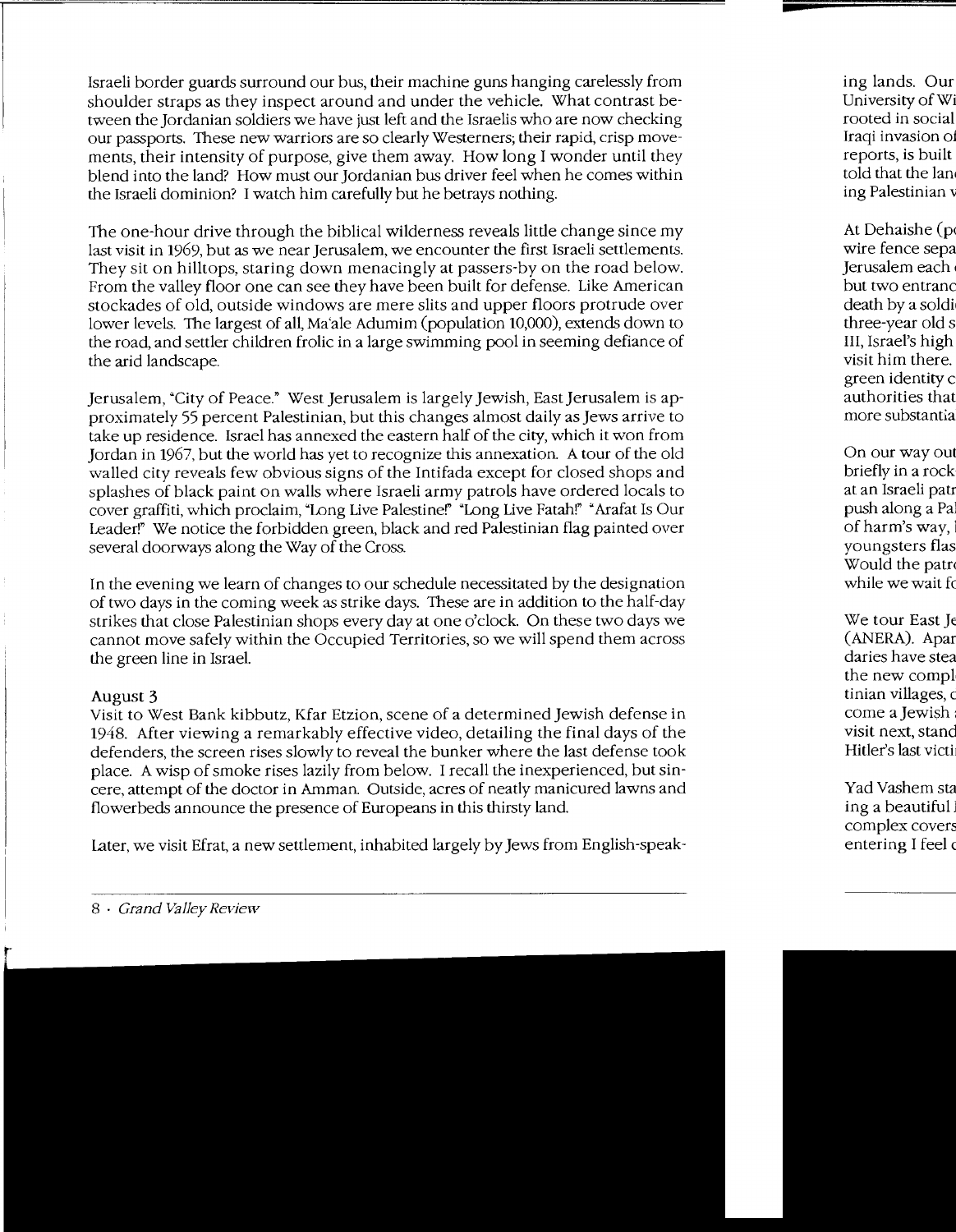ing lands. Our host, Bob Lange, a young American immigrant, graduate of the University of Wisconsin, dismisses Palestinian nationalism, saying that the Intifada is rooted in social welfare issues. His conversation turns repeatedly to this morning's Iraqi invasion of Kuwait He already has a Kuwaiti joke to tell us. This settlement, he reports, is built on land that belonged to King Hussein before 1967. [Later, we are told that the land had been common pasture-not royal land-used by the surrounding Palestinian villages.]

At Dehaishe (population 8,000) we get our first look at a refugee camp. A 15-foot wire fence separates the camp from the road that carries Jewish settlers to work in Jerusalem each day. The fence discourages stone-throwing. The army has sealed all but two entrances. We visit a family whose husband and father was recently shot to death by a soldier in the same room we occupy. Then another family whose twentythree-year old son, Ziad, has just returned from six months' imprisonment in Ansar III, Israel's high security prison in the Negev desert. His family was not allowed to visit him there. Although he was never charged with an offense, he now carries a green identity card, which prevents him from entering Israel and incidentally alerts authorities that he has a record. Despite crowded conditions, the houses appear more substantial than I had expected.

On our way out of the camp at the intersection of two paths, we become involved briefly in a rock-throwing incident. To our right teenagers hurl rocks over our heads at an Israeli patrol downhill to our left. The soldiers, several obviously in their teens, push along a Palestinian not much younger than themselves. We scramble to get out of harm's way, but this incident ends peacefully as the patrol withdraws, and the youngsters flash the V sign. Does our presence encourage the stone-throwers ? Would the patrol have withdrawn so quickly if we had not been in the area? Later while we wait for the bus, an officer releases the detainee.

We tour East Jerusalem with a representative of American Near East Relief Aid (ANERA). Apartment building proceeds at a furious pace in this area, where boundaries have steadily bulged outward through annexations of adjacent land. Many of the new complexes will house Soviet Jews. We pass crumbling remains of Palestinian villages, derelicts of 1948 and 1967. Ayn Karem, a former Arab village, has become a Jewish artist colony, and the Holocaust Memorial, Yad Vashem, which we visit next, stands on land formerly belonging to this village. "The Palestinians are Hitler's last victims," says our guide.

Yad Vashem stands on a high ridge partly hidden in a grove of pines and overlooking a beautiful Mediterranean landscape of scattered cypress and olive trees. The complex covers many acres, but the children's memorial impresses me most. Upon entering I feel disoriented as I inch along a narrow walkway in the darkness. Sud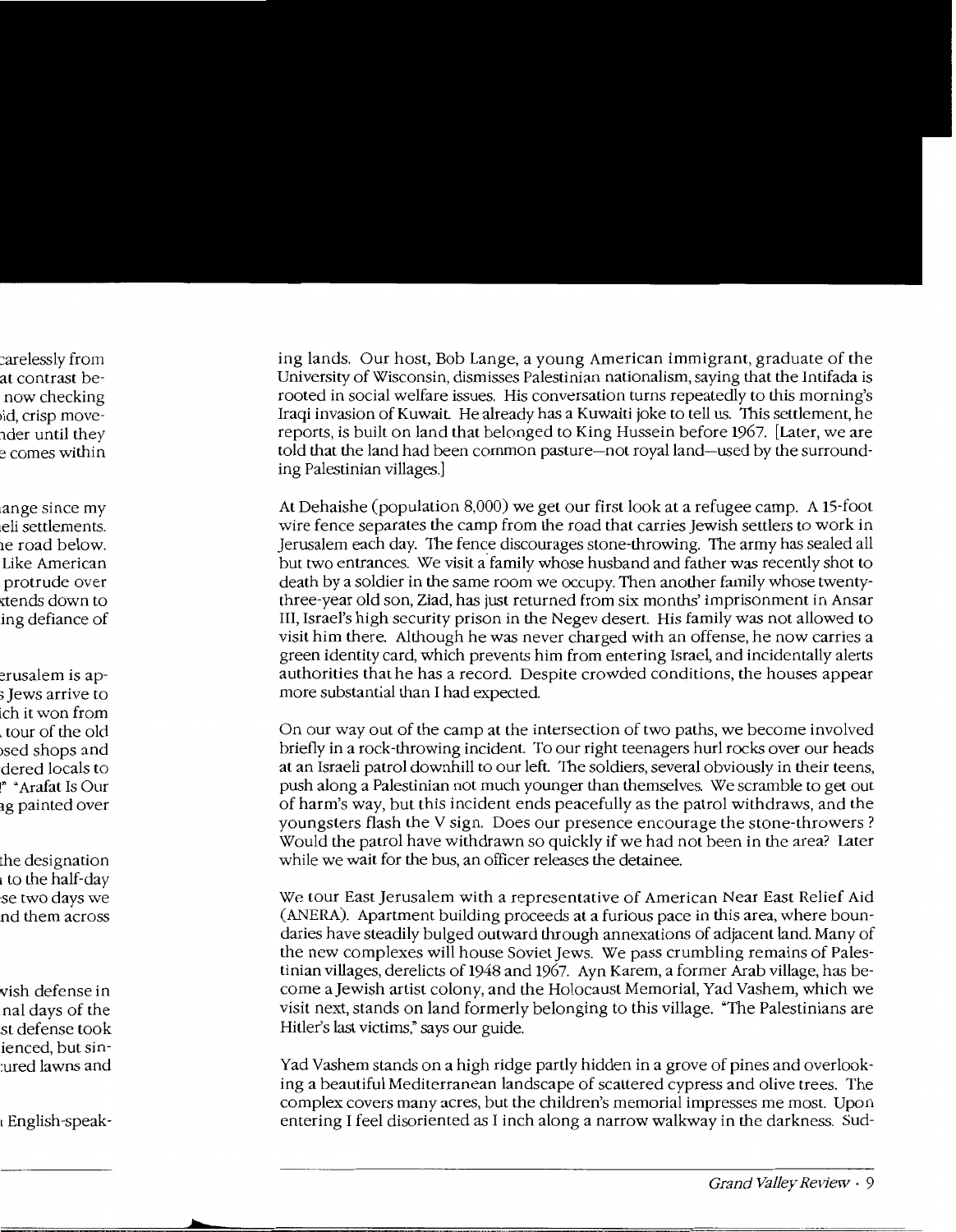denly turning a corner, I am surrounded by thousands of tiny, candle-like lights whose glimmers reflect off the polished surfaces of walls, floor and ceiling; in the background voices intone an endless list of names-the youthful victims of the Holocaust.

#### August 4

Today we travel to the Gaza Strip. It is the sabbath and in West Jerusalem knots of men and boys in prayer shawls hurry to synagogue. Along the strategic road winding down from Jerusalem toward Tel Aviv and the sea, the passes are strewn with reminders of earlier violent encounters; burnt out Jewish vehicles, now minimemorials, line the roadside. We turn south at Latrun monastery, from where one can survey the flat, fertile lands stretching away in three directions and covered variously with orange groves, vineyards, wheat, and sunflowers. All this, too, was once Palestine. We pass Neve Shalom ("Oasis of Peace"), a unique settlement where sixteen Arab and Jewish families live together in peace.

The tiny Gaza enclave, only twenty-nine miles long and eight miles wide, is surrounded by barbed wire except in the west where it meets the Mediterranean. It is home to six hundred thousand Palestinians. Although barely one thousand Jewish settlers live here, 15 percent of the land has been set aside for future use as an Israeli settlement zone. For greater security we transfer to a blue and white bus of the United Nations Refugee Welfare Agency (UNRWA) at the border. Here where the Intifada began, tensions run high. The army is everywhere and we pass through several checkpoints on our way to Jabalia (population 58,000), second largest Palestinian refugee camp in the Middle East. Conditions appear much worse than in the West Bank. We pass a huge pond of raw sewage. Our UN guide informs us that the Israeli government has been slow to allow construction of a treatment center, but building has at last begun. We visit a crude home of cement-block walls and sheetmetal roof. It contains three six-by-eight-foot rooms in which twenty members of two families live. There is no indoor plumbing and the tiny atrium is open to the sky; there are no windows. Although the residents want us to see their living conditions, I feel uncomfortable intruding upon their bit of privacy. As the bus pulls away, I try to imagine what it must be like to be trapped in such a place.

Now south to Rafah where two parallel barbed wire fences divide Egypt from Gaza. Several women stand on boxes shouting in Arabic to unseen family members and friends, separated by the 1978 peace accords. Disembodied voices drift back across the border. At the UNRW A's clinic we hear again of the woeful lack of medical facilities in Gaza. Rafah, a city of one hundred thousand people, has no hospital, and since 1975 the Israeli government has refused permission for the Red Crescent Society to build one. On our return trip northward we encounter a string of burning tires in the middle of a main thoroughfare; passers-by pay little heed as Israeli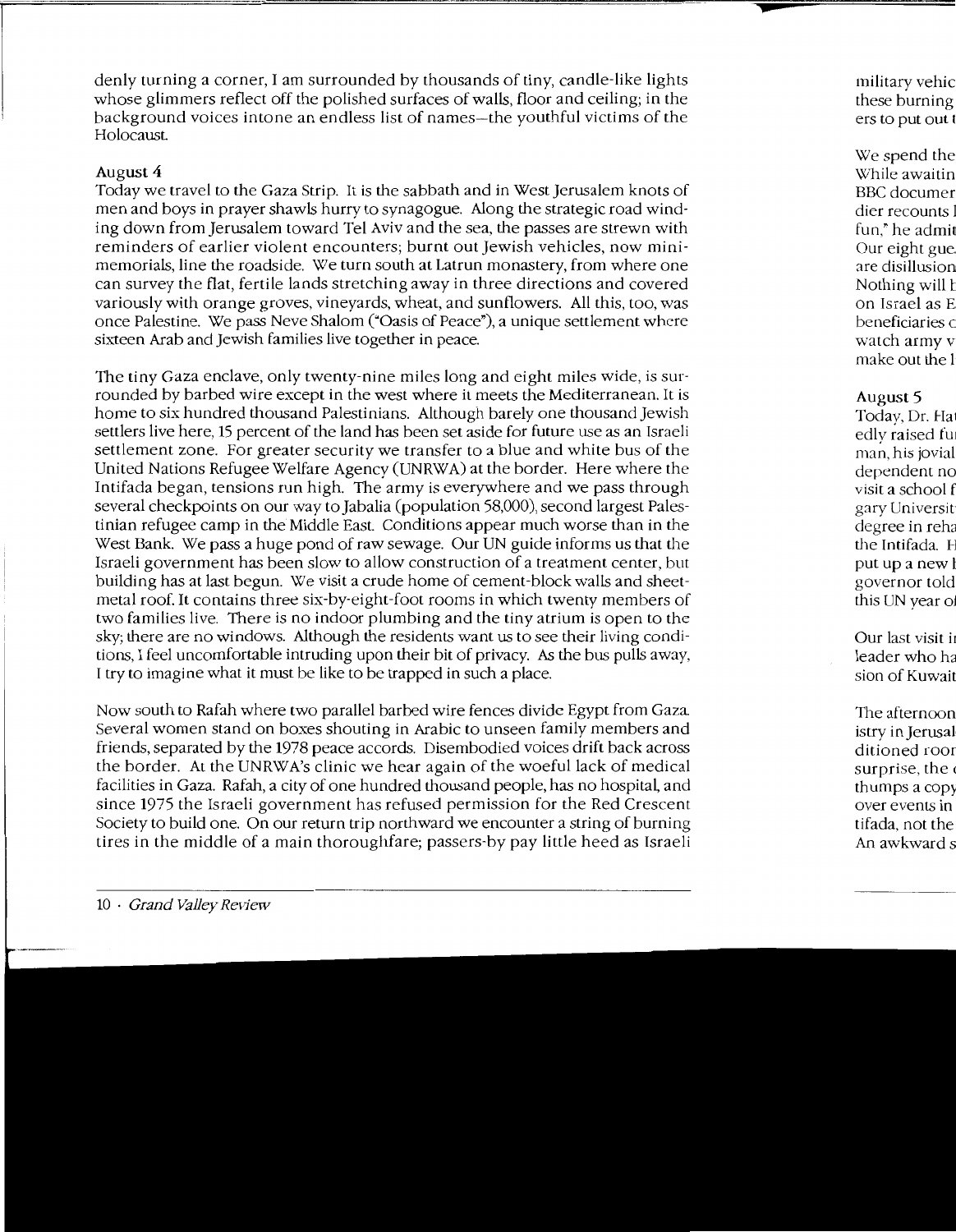military vehicles rush to the scene. Often cans of gasoline are set in the middle of these burning rings as booby traps, we are told, so soldiers sometimes force bystanders to put out the fires in case of explosion.

We spend the afternoon at Marna House, a haven for weary travelers in Gaza city. While awaiting the arrival of a Palestinian delegation of local notables, we watch a BBC documentary, "Life Under Occupation." At one point in the film an Israeli soldier recounts his feelings about beating a six-year-old Palestinian boy: "It's not much fun," he admits, "but you have to do it." Occupation brutalizes everyone, it seems. Our eight guests arrive for discussion of the Intifada and of future prospects . They are disillusioned and complain bitterly of Israel's procrastination in seeking peace. Nothing will be settled, they claim, until the United States exerts sufficient pressure on Israel as Eisenhower did in 1956. Extremists on both sides will be the chief beneficiaries of delay. At dusk curfew descends on the city and from our balcony we watch army vehicles patrolling up and down nearby streets. In the distance we make out the lights of coastal patrol boats guarding against infiltration .

#### **August** 5

Today, Dr. Hatem Abu Ghazala is our host. A remarkable man, he has single-handedly raised funds to support schools and training facilities in Gaza. A portly, jolly man, his jovial appearance masks an iron determination. He treds a narrow path, independent not only of the Israeli occupiers but on occasion of the PLO as well. We visit a school for Down's Syndrome children and a training facility-a branch of Calgary University-which awards bachelor of arts degrees in education and a master's degree in rehabilitation, whose graduates will help paraplegics and other victims of the Intifada. His programs are often established without official Israeli approval He put up a new building for the handicapped without a permit and when the military governor told him he had violated the law, the doctor defied him to blow it up "in this UN year of the handicapped" The center still stands.

Our last visit in Gaza is with the head of the Palestinian Women's Union, a fiery, old leader who harangues us on U.S. policy in the Middle East and defends Iraq's invasion of Kuwait. She holds nothing back

The afternoon schedule includes a briefing on the Intifada at the Israeli foreign ministry in Jerusalem. We arrive a few minutes early and wait in a comfortably air-conditioned room, a welcomed relief after the heat and humidity of Gaza. To our surprise, the chief of Persian Gulf analysis begins the briefing, telling us as he thumps a copy of the *jerusalem Post* that the "whole world is unified in indignation" over events in Kuwait. Lou interrupts to say that we have come to learn about the Intifada, not the gulf, and he goes on to criticize the polemical nature of the briefing. An awkward silence follows before the director of North American affairs takes the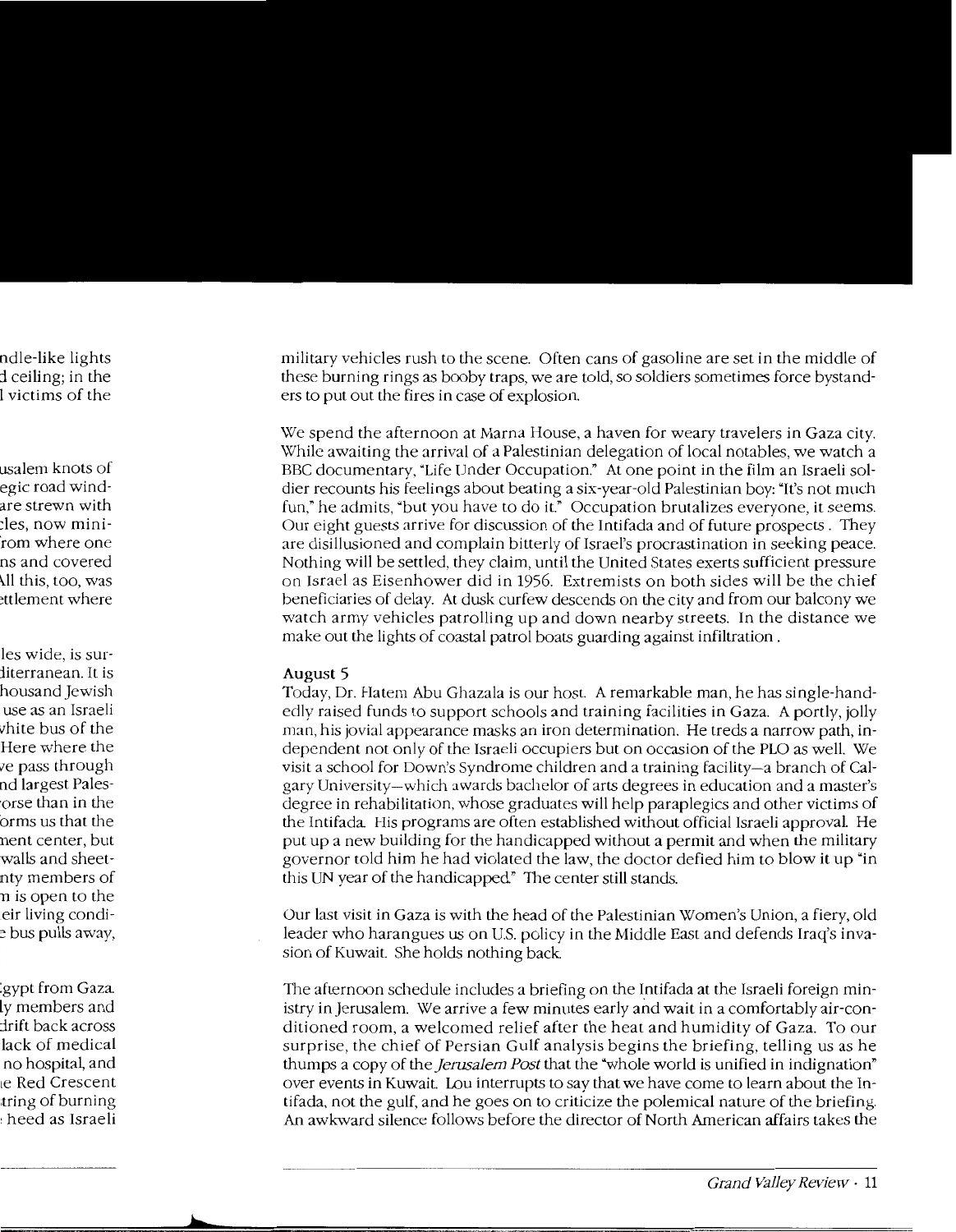podium. His credentials include a doctorate in Middle East studies from Oxford and he presents a more balanced talk than that of his junior colleague. He peppers his discussion with Americanisms:" the \$64,000 question," "it just ain't so." The tension quickly subsides. Israel, he reports, has a security policy, not a foreign policy; the major threat is not the Palestinians of the Occupied Territories, but rather Arabs of the surrounding states; no one in the Occupied Territories likes Israel, of that he has no illusions. Israel is concerned that once the PLO wins a separate state, it will seek to eliminate the State of Israel. Suspicion and mistrust underlie every statement he makes. No one seems willing to put the Palestinians to the test

In the evening we hear Gideon Spiro, a very different kind of Israeli spokesman. He is co-founder of Yesh G'vul ("There is a Limit"), a group which has been active within the Israeli Defense Force (IDF) in opposing the war in Lebanon and more recently the occupation of the West Bank and Gaza. Each of its approximately five hundred members decides what his or her limit will be. Some refuse service beyond the green line, others refuse to participate in collective punishment of Palestinians. Although few in number, they remind the Israeli public of the difficult moral questions of occupation. Spiro paid a higher price than most for his unpopular views. The government dismissed him from his civil service position for five years as punishment for his outspoken, after-hours opposition to government policies.

## August 6

Today, a full strike day, we spend visiting representatives of the Labour and Likud parties in Tel Aviv.

Mr. Israel Gat welcomes us into his small office in the shabby, overcrowded headquarters of the Labour party a block from the Mediterranean. Labour, he explains, is willing to negotiate with any group that does not use terrorism. In any negotiations the issue of Jerusalem will provide the thorniest problem and should therefore be considered last. His party lost the last election, he claims, because of the Palestinian attack on the Israeli tourist bus in Egypt. As the discussion procedes, I reflect on the fact that as long as Israel focuses on isolated acts of terrorism, it plays into the hands of extremists, whose aim of course is to disrupt the peace process.

At the highrise Likud headquarters, Rodney Sanders, a South African immigrant, regales us with wisecracks, referring to the negotiations of Jordan's King Hussein as "the pussy-footing of the plucky little monarch." He reveals a tougher side as well, announcing that Israelis can trust no one but themselves and that the PLO statement of 1989 was a document for Jewish genocide. He dismisses statements in his party's platform that claim Judea and Samaria are not subject to negotiation. "Everything is possible," he assures us, but after his performance it is difficult to know what he and his party stand for-perhaps that is his purpose.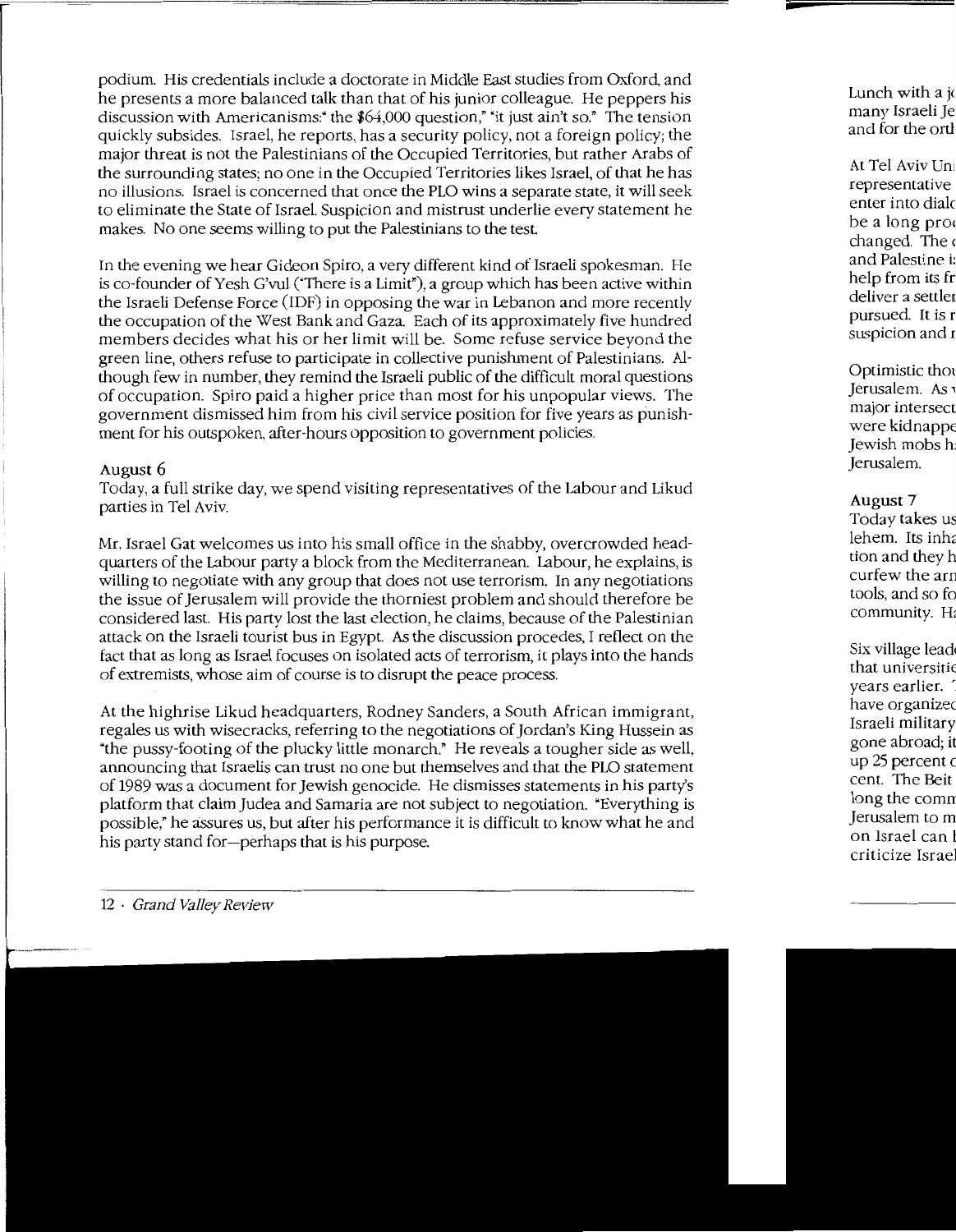Lunch with a journalist from the *jerusalem Post,* who relates the growing anger of many Israeli Jews faced with rising governmental assistance for Soviet immigrants and for the orthodox religious minority.

At Tel Aviv University's Jaffe Center for Strategic Studies, an influential think tank, a representative sets out two options for peace: either to maintain the status quo or to enter into dialogue with the PLO. The latter seems preferable, he argues , but it will be a long process of three to five years during which Israeli public opinion is changed. The only way to bridge the gap until confidence is built up between Israel and Palestine is for the United States to offer guarantees to both sides. Israel needs help from its friends; it has never made peace without this. Perhaps the PLO cannot deliver a settlement but they have to have tried and failed before alternatives can be pursued. It is reassuring to hear this expert admit that Arabs, too, have reasons for suspicion and mistrust of Israel.

Optimistic thoughts of reconciliation evaporate when we return to the front lines in Jerusalem. As we enter the city we pass along streets crowded with angry Jews; at a major intersection police and army units stand ready. Two young Jewish men, who were kidnapped yesterday, have been found stabbed to death outside the city, and Jewish mobs have been stoning hapless Palestinians on their way in or out of West Jerusalem.

#### **August** 7

Today takes us to Beit Sahur one of three Palestinian Christian villages near Bethlehem. Its inhabitants refuse to pay the high taxes assessed to support the occupation and they have suffered for this act of civil disobedience. During a forty-five day curfew the army cut off food and power to the village and seized all appliances, tools, and so forth, in lieu of back taxes, thereby destroying the economic life of the community. Harrassment has continued.

Six village leaders meet with us to discuss life under the Intifada. A professor tells us that universities went underground after the Israeli government closed them two years earlier. They have had mixed success. Neighborhood groups in the village have organized numerous self-help committees to weather the crisis. [As we speak, Israeli military vehicles rumble by outside the garden wall.] Many Christians have gone abroad; it is easier for them than for Muslim Palestinians. The Christians made up 25 percent of the West Bank population in 1970; now they account for only 3 percent. The Beit Sahuris have resisted the trend to emigrate but they cannot say how long the community can be maintained. Already Sahuri land has been annexed to Jerusalem to make room for Soviet Jewish immigrants. Only increased U.S. pressure on Israel can bring peace. Why, they ask, was the United States so reluctant to criticize Israel's invasion of Lebanon in 1982, yet so quick to oppose Iraq over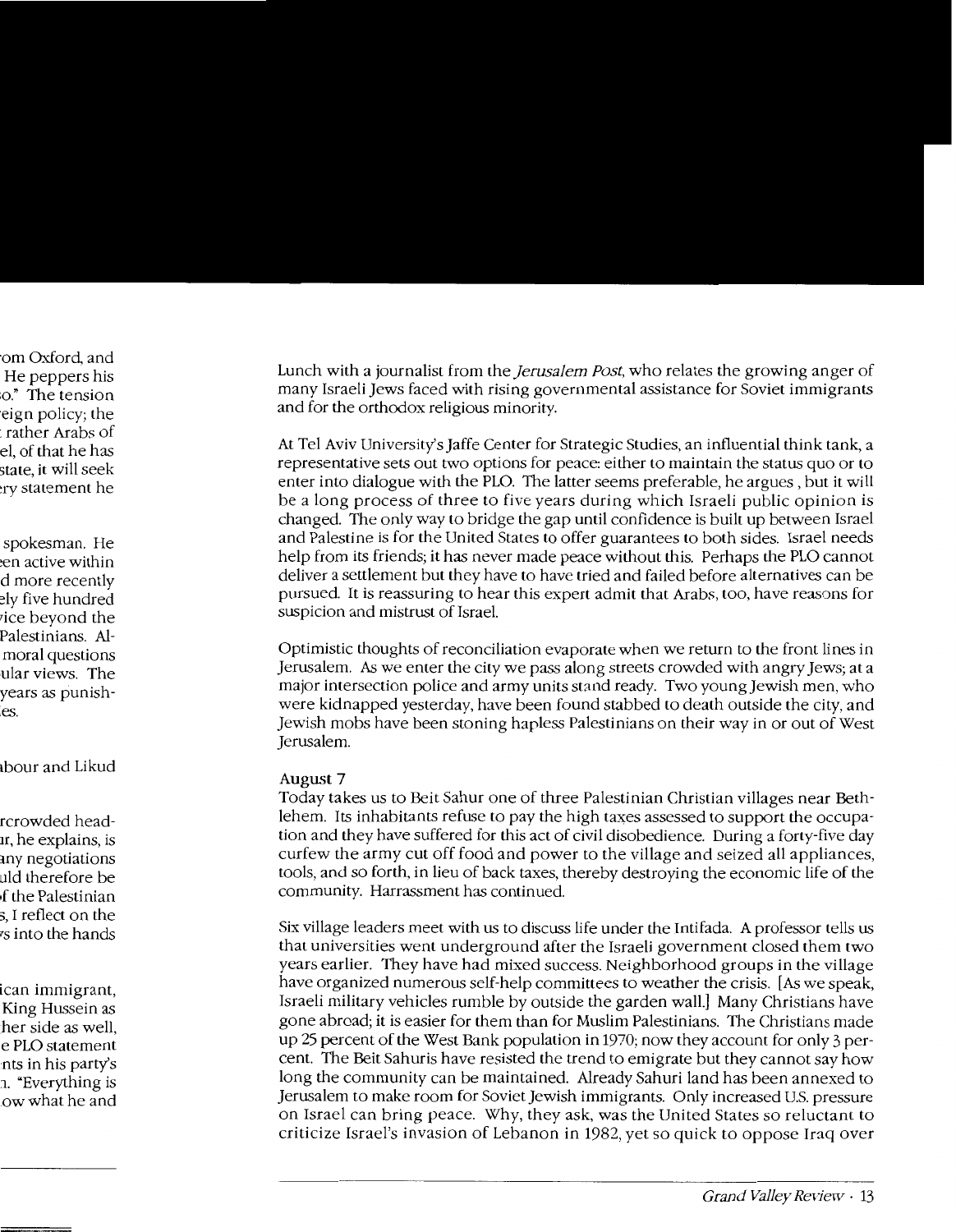Kuwait? Finally they remind us that the Intifada is still very much alive but that it receives less coverage in the United States since the April visit of Henry Kissinger, who advised the government to close off foreign media access to developments in the Occupied Territories. There is nothing immoderate in their talk, but they caution that without early resolution, radicals will prosper and disaster will come to everyone in the region.

We hurry to keep a 2 o'clock appointment with U.S. Consul General Philip Wilcox. Security is so tight that it takes more than half an hour for us all to reassemble in the garden of the consulate. \Vilcox, a diplomat with many years' experience, reports directly to the State Department, by-passing the strongly pro-Israeli embassy in Tel Aviv. Israelis, he reminds us yet again, are security conscious; they are deeply insecure and frightened. Both peoples have been "victims of history." Despite the Gulf crisis he assures us that the Israeli-Palestinian issue is still a top U.S. priority. Yes, he visits the refugee camps frequently and "they are disgraceful, they are a blight."

At Tantur, an ecumenical institute run by the Catholic Church, we are introduced to Dr. Philip Madden, an American priest, who heads the center. He recounts his own experiences since his arrival over a year earlier. He sought permission to go into the prisons as a chaplain. Israeli authorities first requested his passport and then made countless demands for one form after another. After a year they denied permission because he had not replied to their last letter, which he had never received. When he charged that the ministry of religion had no intention of letting him in, they assured him they could work together, and they requested his passport again. In a calm, emotionless voice he adds, "The Israelis are constantly playing a game and the Western world believes them."

Through his work at Qalandia refugee camp he has come to learn much of the army's methods. Palestinians there fear most the knock on the door in the middle of the night. Almost every young man, aged sixteen to twenty-three, has been in prison at least once. If the soldiers come for one member of the family and he is not at home, they will take someone else. In one family he knows well, a seventeen-yearold boy was killed by soldiers, then his fourteen-year-old brother was arrested. After many entreaties he was released but his sixteen-year-old brother was taken and held for two months without charges.

Back in West Jerusalem the situation has turned ugly. "This is the Jewish Intifada," boasts one Israeli soldier. The stoning of Arab vehicles continues. \Ve pass a car with smashed windshield, its driver lying bloodied in the roadway where an angry mob has left him after beating him in sight of his wife and daughters. By-standers look on sullenly as an ambulance crew administers aid. [He dies in hospital the following day.)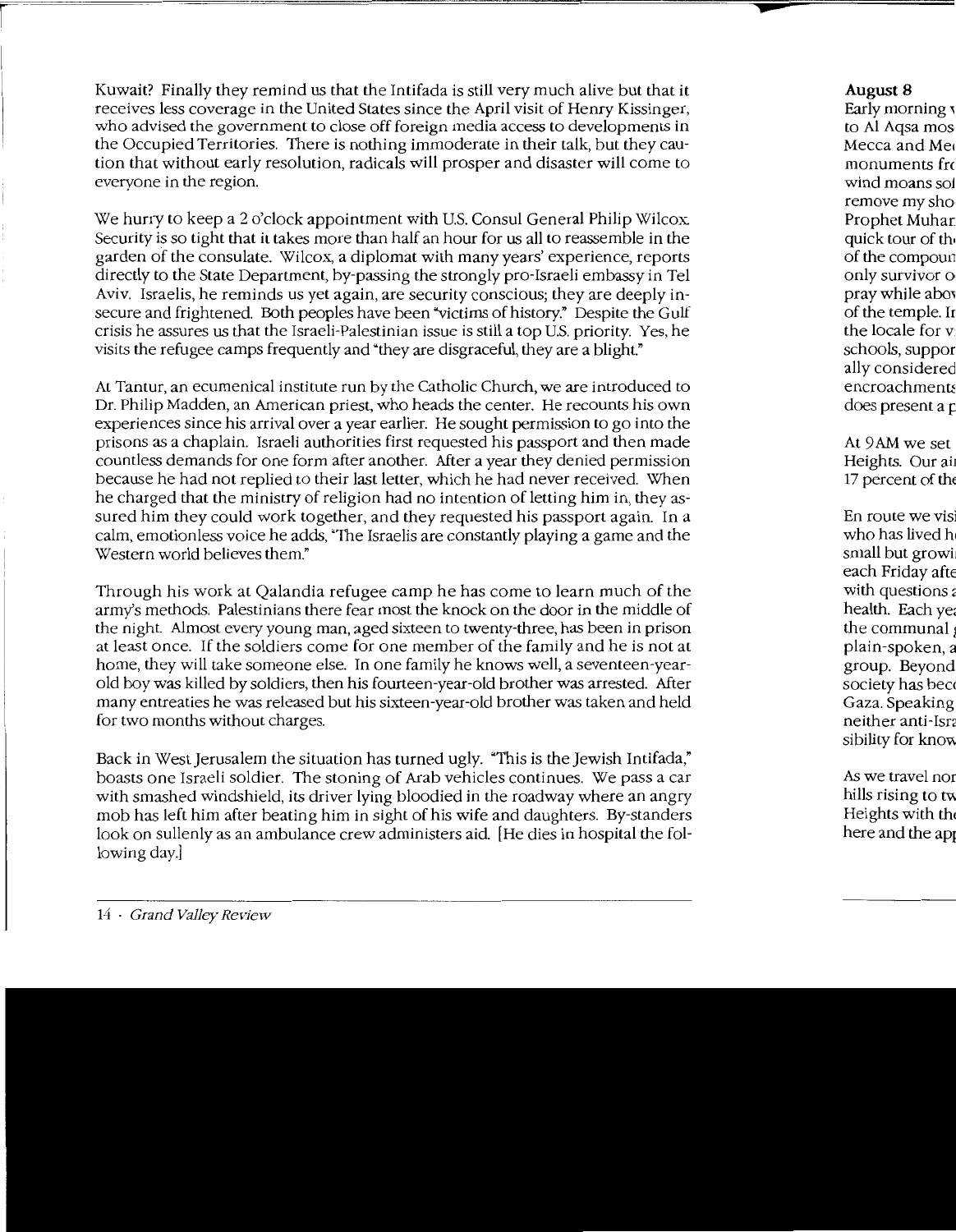#### **August 8**

Early morning walk through the narrow, bustling streets of old Jerusalem on my way to Al Aqsa mosque and the Dome of the Rock, the most revered site in Islam after Mecca and Medina. The compound covers roughly fifteen acres, studded with monuments from Islam's past. Once inside the guarded gates, all is serene. The wind moans softly in the cypress trees. Worshippers are few at this early hour, and I remove my shoes to enter the Dome of the Rock from whence, Muslims believe, the Prophet Muhammad ascended into heaven during his nocturnal journey. After a quick tour of the lavishly carpeted and tiled interior, I withdraw. Outside at the edge of the compound I peer over a low wall at the bottom of which lies the Wailing Wall, only survivor of the Jewish temple of Roman times. Jews gather here each day to pray while above them towers the Muslim shrine, beneath which must lie the ruins of the temple. In recent years this focal point of the two great religions has provided the locale for violent confrontations. Now, yeshivas, Jewish theological training schools, supported by American benefactors, have moved into buildings traditionally considered part of the Muslim and Christian quarters of the Old City. These encroachments have heightened tensions. But on this morning Jerusalem really does present a peaceful appearance.

At 9AM we set out for northern Israel, the Galilee, Lake Tiberias and the Golan Heights. Our aim is to get some sense of the situation of Israeli Arabs, who make up 17 percent of the population and reside largely in the north.

En route we visit Kibbutz Gan Shemu'el as guests of Hanna Knaz, an American Jew, who has lived here for twenty-four years. She is a co-founder of "Women in Black," a small but growing organization opposed to the occupation, whose members gather each Friday afternoon throughout Israel to hold silent one-hour vigils. We ply her with questions about the kibbutz and she expresses concern for its continued good health. Each year reveals more members concerned with their own good than with the communal good. Apathy continues to spread among the membership. She is plain-spoken, an attractive individual, who quickly establishes rapport with the group. Beyond the kibbutz she sees fear as the greatest obstacle to peace. Israeli society has become coarsened as a result of military service in the West Bank and Gaza. Speaking out against the situation in Israel and the Occupied Territories is neither anti-Israeli nor anti-Semitic, she tells us: "Americans have a special responsibility for knowing what is happening here."

As we travel north and inland from the coast, the countryside becomes more rugged, hills rising to two or three thousand feet and to the east lies the even higher Golan Heights with the Sea of Galilee nestled below. I am surprised at the amount of land here and the apparently small population.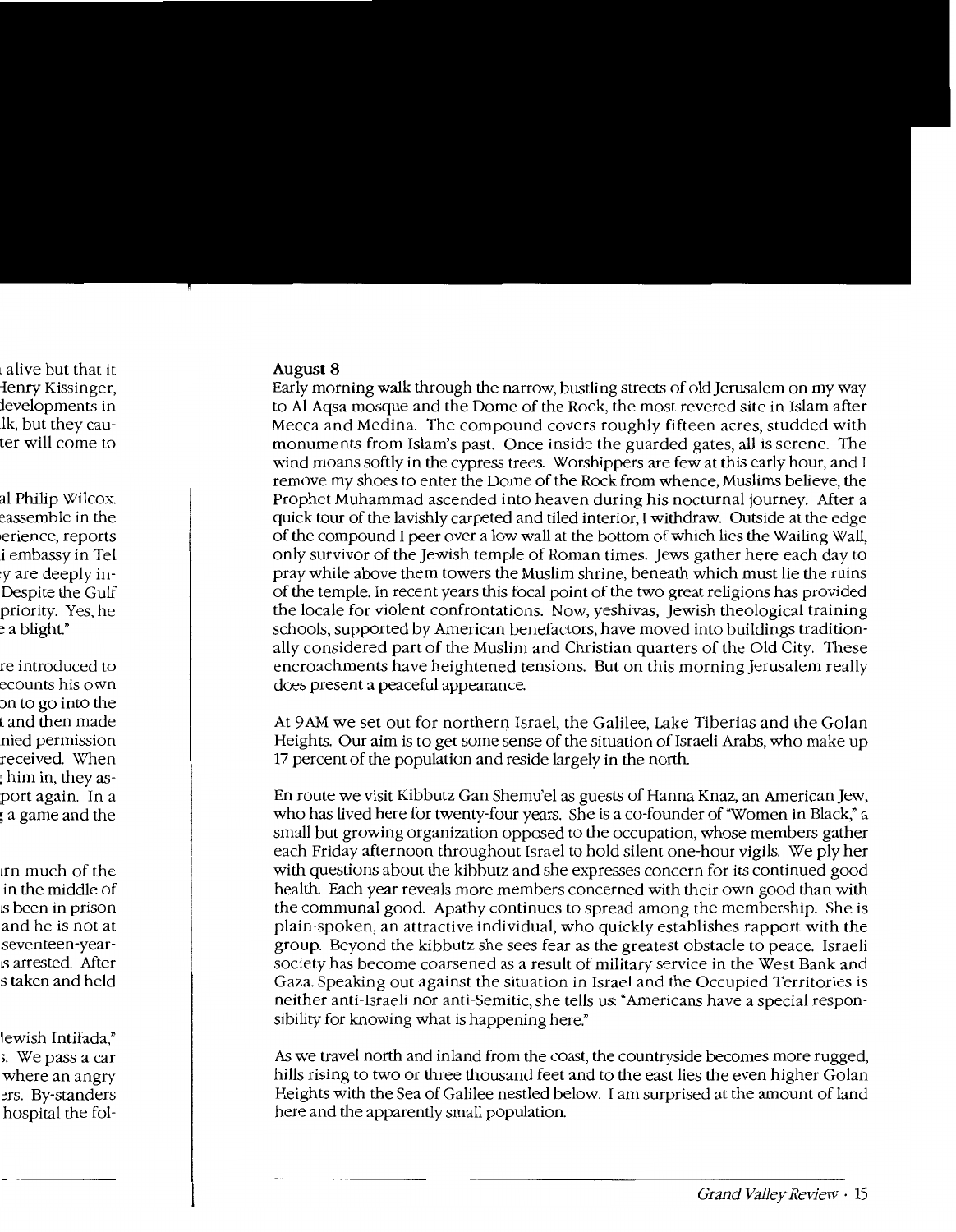We are bound for Rama, headquarters of the Galilee Society, which provides Israeli Arabs with a variety of services. The Arabs here are powerless, we are told, and the society was founded in 1981 to try to offset inequalities between Arab and Jew. Half of Israel's Arabs live below the poverty line, but only 9 percent of its Jews. Statistics for health, education and employment are reeled off to substantiate the imbalance. In addition, Jews share in private Jewish charity from abroad. Arabs do not. The government will only support services after the local community has set them up, so the Galilee Society starts water, sewerage, and other projects in Arab villages and then gets the government to take them over. Expropriation of Arab land in the Galilee has gone on steadily since 1948, and more and more water is being diverted to the Negev Desert in the south. The problem of limited water resources may be one of the most difficult to resolve when a Palestinian state is established. Our hosts hasten to assure us that they are loyal citizens, determined to use their rights to protect themselves even though they are at a disadvantage.

A short time later we enter the largely Arab city of Nazareth with its winding roads and houses stacked in ranks, climbing the steep hillsides. After a long climb to Christ Church, the pastor welcomes us into the enclosed churchyard, and we sit with him there amidst the lengthening shadows. He tells of difficult times when the small Jewish community of Upper Nazareth took over 50 percent of the land, leaving little for the sixty thousand Arabs in the city. But he concludes on a hopeful note, saying that the greatest discovery will come when Israelis and Palestinians sit down together to talk and discover that they are not enemies.

#### August 9

After squeezing in an early morning visit to the interesting bazaar, where housewares predominate over tourist gewgaws, we drive north toward the border with Lebanon in the Golan Heights. At the border stands "the good fence." Why this name we can only guess. The snack shops and souvenirs attract the UN soldiers who patrol the nearby buffer zone between Israel and Syria. On our return south we pass fertile, well-watered fields of cotton. After lunch in Tiberias, a mecca for Israeli tourists, we visit several biblical sites in the area and then in late afternoon follow the Jordan River south into the Occupied Territories to return to Jerusalem from the east. All is quiet along this route, for today is another strike day and shopkeepers have closed their iron shutters. We observe several lumbering Israeli cargo planes, making low passes over the Jordan valley and then disappearing behind a ridge of hills to the east. Is this routine or a foreboding of some new international crisis? Perhaps it is only a warning to Jordanian units surely watching the display from the far side of the valley.

Tired from two days on the road and ten emotion-packed days in the area, we would all welcome an early night, but Faisal Husseini, a prominent Palestinian leader, has